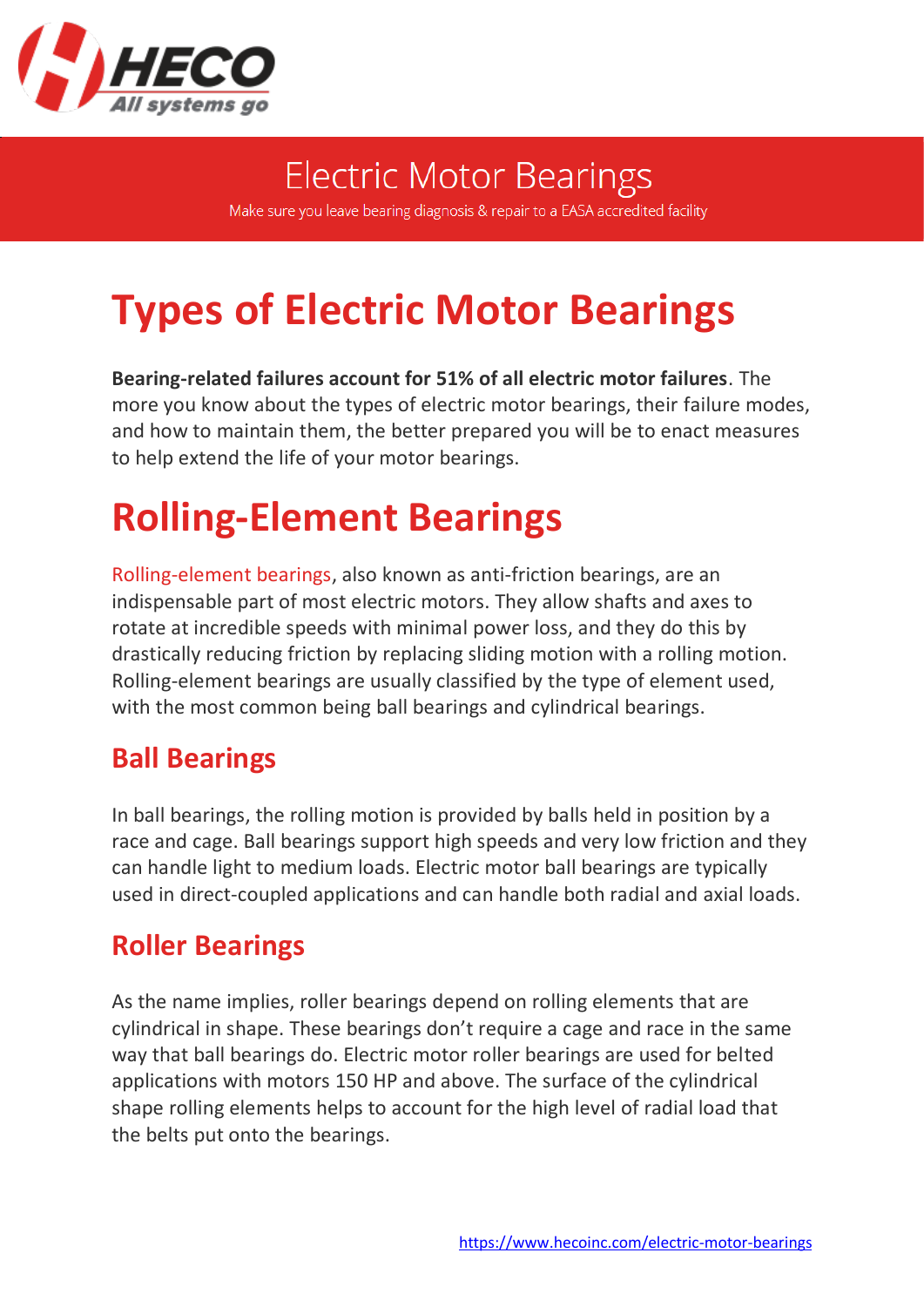# **Sealing Types of Rolling-Element Bearings**

Now that we've talked about the different types of sealing for rolling-element bearings, we should take a few minutes and talk about the types, or styles, of bearings. The three most common types are sealed, shielded, and open, and each has its own pros and cons.

### **Sealed Bearing**

In sealed bearings, the bearing chamber is packed with grease and then sealed during manufacturing. This prevents any contaminants (e.g., dirt, dust, metal shavings) from becoming entrapped in the grease and eliminates the need to regrease the bearings. However, electric motor sealed bearings have a shorter lifespan than other bearings and need to be replaced completely when there are signs of a problem.

#### **Shielded Bearing**

Shielded bearings are similar to sealed bearings in that the rolling elements are protected from contamination during installation and use. However, unlike sealed bearings, they use a removable shield to retain grease within the bearing chamber. Because it is removable, it allows the bearings to be regreased (which you can't do with a sealed bearing). The ability to regrease these bearings results in them having a longer lifespan.

#### **Open Bearing**

The last style of rolling element bearing is the open bearing. These bearings are neither shielded nor sealed. This allows them to run cooler, results in less friction, and makes it possible for them to be easily regreased. However, the bearing system itself must be designed to protect the bearing from contamination and keep the grease where it is needed.

### **Sleeve Bearings**

Another type of bearing that you can find on electric motors is sleeve bearings. These bearings are much more simple than anti-friction bearings in their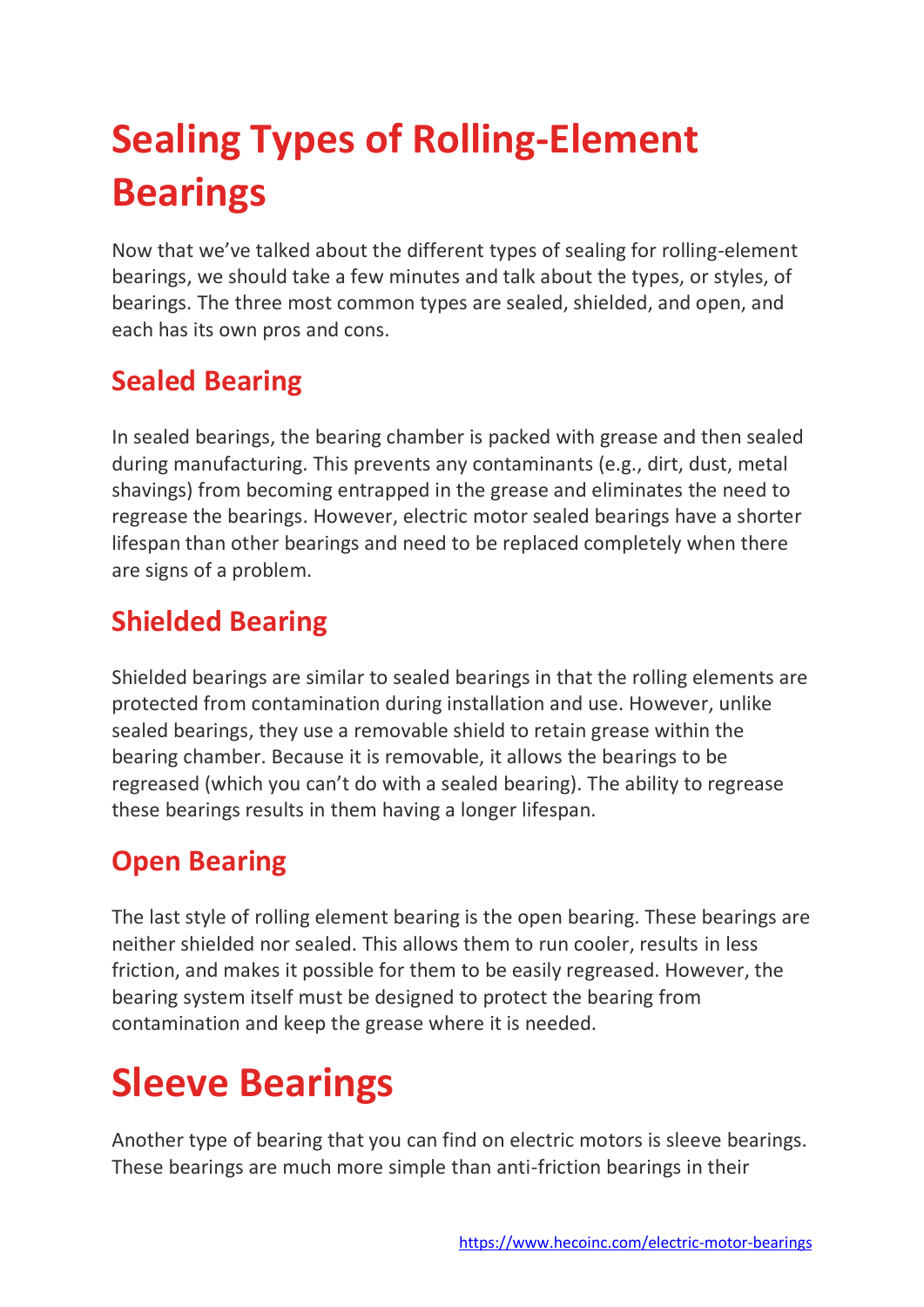design and they depend much more on proper lubrication to do their job. Sometimes known as journal or babbitted bearings, sleeve bearings often consist only of a lubricated sleeve in which a shaft rotates.

### **Vertical Motor Bearings**

There are also bearings for vertical motors oriented to run vertically as opposed to horizontally. These include thrust bearings, which can include antifriction bearings (such as ball bearings, roller bearings, or cylindrical bearings) or Kingsburg tilting pad bearings. Many times multiple thrust bearings stacked so that they can handle both upthrust and downward thrust. You may also see a bottom guide bearing on vertical motors. Guide bearings can either take the form of a sleeve bearing or rolling element bearing and are located toward the bottom of the motor.

## **Care and Maintenance of Bearings**

The main task involved in [maintaining your anti-friction bearings](https://www.hecoinc.com/blog/greasing-electric-motor-ball-bearings) (especially ball bearings) is greasing them properly. It is extremely important to keep your bearings properly lubricated because bearings are the number one cause of electric motor failure. The key in greasing bearings is to [strike a](https://www.hecoinc.com/blog/electric-motor-ball-bearing-lubrication-pitfalls)  [balance](https://www.hecoinc.com/blog/electric-motor-ball-bearing-lubrication-pitfalls) between using too much grease (more is not always better!) and too little grease (which can destroy a bearing very quickly).

## **Electric Motor Bearing Failures**

Most [bearing failures](https://www.hecoinc.com/blog/common-preventable-electric-motor-failures-bearings) are related to one of two things: either the source of failure lies with lubrication (too much, too little, or contamination) or electrical damage (including fluting). The good news is that both of these failure modes are preventable.

### **Bearing Failure Related to Lubrication and Contamination**

As mentioned earlier, keeping your motor bearings properly lubricated is vital. [Too much grease](https://www.hecoinc.com/blog/electric-motor-ball-bearing-lubrication-pitfalls) can result in cage failure or a dislocated shield, and can even affect the winding temperature on your electric motor. On the other hand, not using enough grease will lead to metal-on-metal contact which will